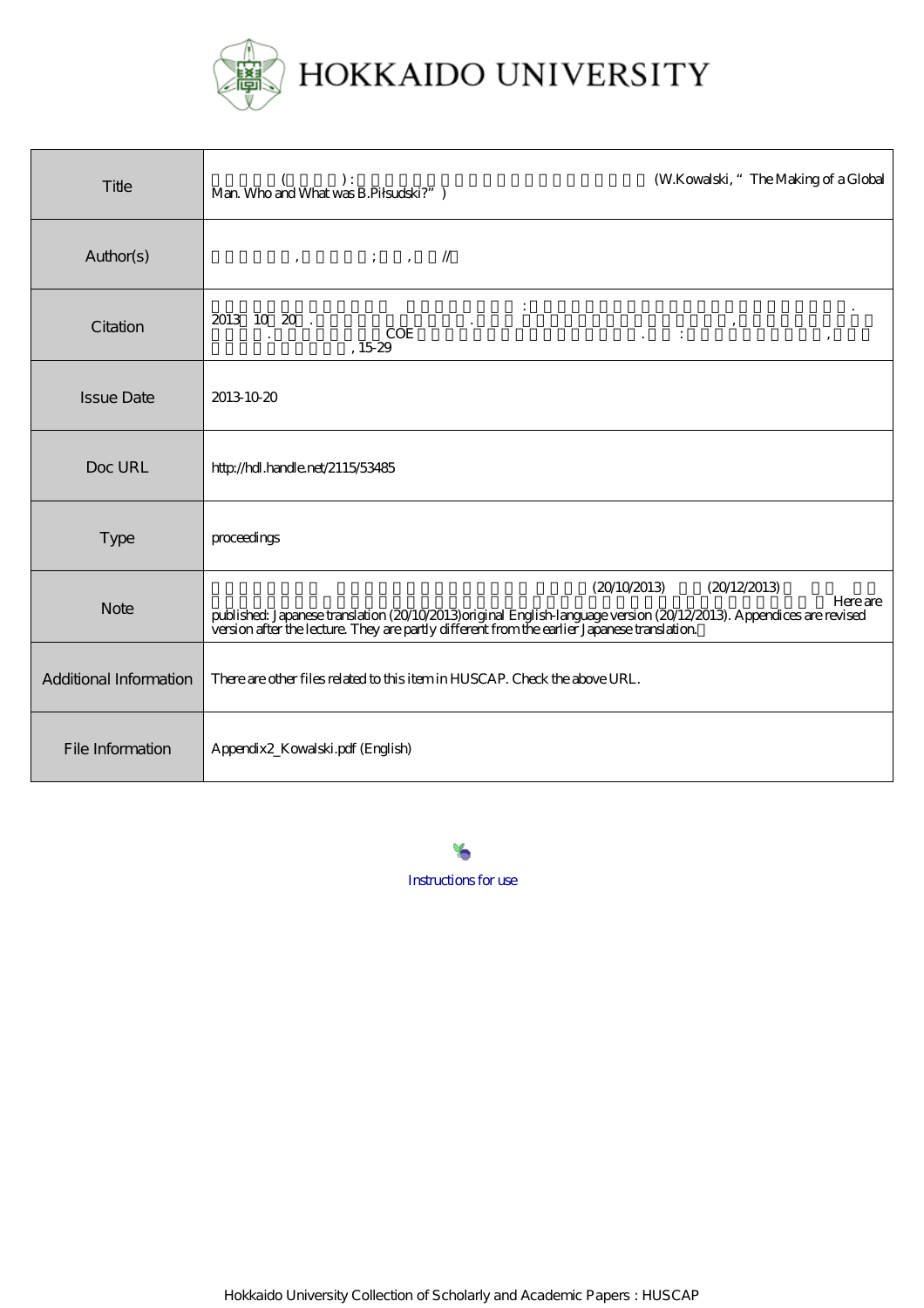## *The making of a Global Man:* **Who and what was Bronisław Piłsudski?**

## **Witold Kowalski**

Motto: *He embraced the mores and customs of the Ainu so much that he found the mother for his children among them.*

On 3rd August 1906, when 39-year-old Bronisław Piłsudski was leaving the Yokohama port on a ship bound for Seattle in the USA, he was reflecting on the impressive knowledge the Japanese had about the country he identified himself with – the non-existing Polish-Lithuanian Commonwealth which over a hundred years earlier was forcibly divided by her imperial neighbours and for 123 years altogether disappeared from the face of the Earth. Apparently, in 1906 Japanese schoolchildren were being taught about Poland as an example of what happens to a nation that cannot or would not defend itself against outside aggression.

Poland's lost statehood was the reference point of Bronisław Piłsudski's dreams and aspirations – as a young man he spoke Polish at home and his imagination was steeped in the glory of Poland's past achievements. But throughout his lifetime anyone who would like to describe himself as Polish was forced to accept German (Prussian or Austrian) or Russian citizenship. Bronisław's parents were both born in Samogitia, a province of Lithuania, which at the time of their birth was incorporated into the Russian Empire. The situation of their own parents in turn, was very much the same. Thus, if we were to view Piłsudski's nationality through today's, bureaucratically-set standards, both Bronisław himself as well as his close ancestors would be classified as Russian subjects, with some rider on the side noting that originally they came from a minority ethnic group.

In 1918, only a few months after Bronisław Piłsudski's death, the Polish state was re-born. Surely, Poland would quickly re-claim Bronisław as one of her own and view him as *an exemplary Polish patriot?* – No, this is not what happened. Ever since the re-birth of Polish nationhood, Bronisław Piłsudski has been a forgotten and marginalised figure. Today's Poland is a country where bureaucracy and the "least-effort principle" determines who is worthy of being preserved in the official nation's memory bank. And while he is (and has been – for over a century now) quite well known and respected in the world at large, inside the country the state is paying but a lip service to Bronisław – while the recognition of his surname is universal, his Christian name is known but to a handful of enthusiasts who fight to keep his memory afloat. Of his achievements people know nowt, nothing – it would take a very skilled, persistent (and above all – lucky) researcher to come across a passer-by in a

busy street in Poland's capital, Warsaw, who would at all have heard about Bronisław Piłsudski.

This is a sad state of affairs and it bears an even sadder postscript: in today's formalised way that assigns a man to this nationality or another, Bronisław Piłsudski would not (owing to his parents and grandparents being Russian subjects) be granted Polish citizenship. So, perhaps, he would have a better claim to having been *a Russian* 

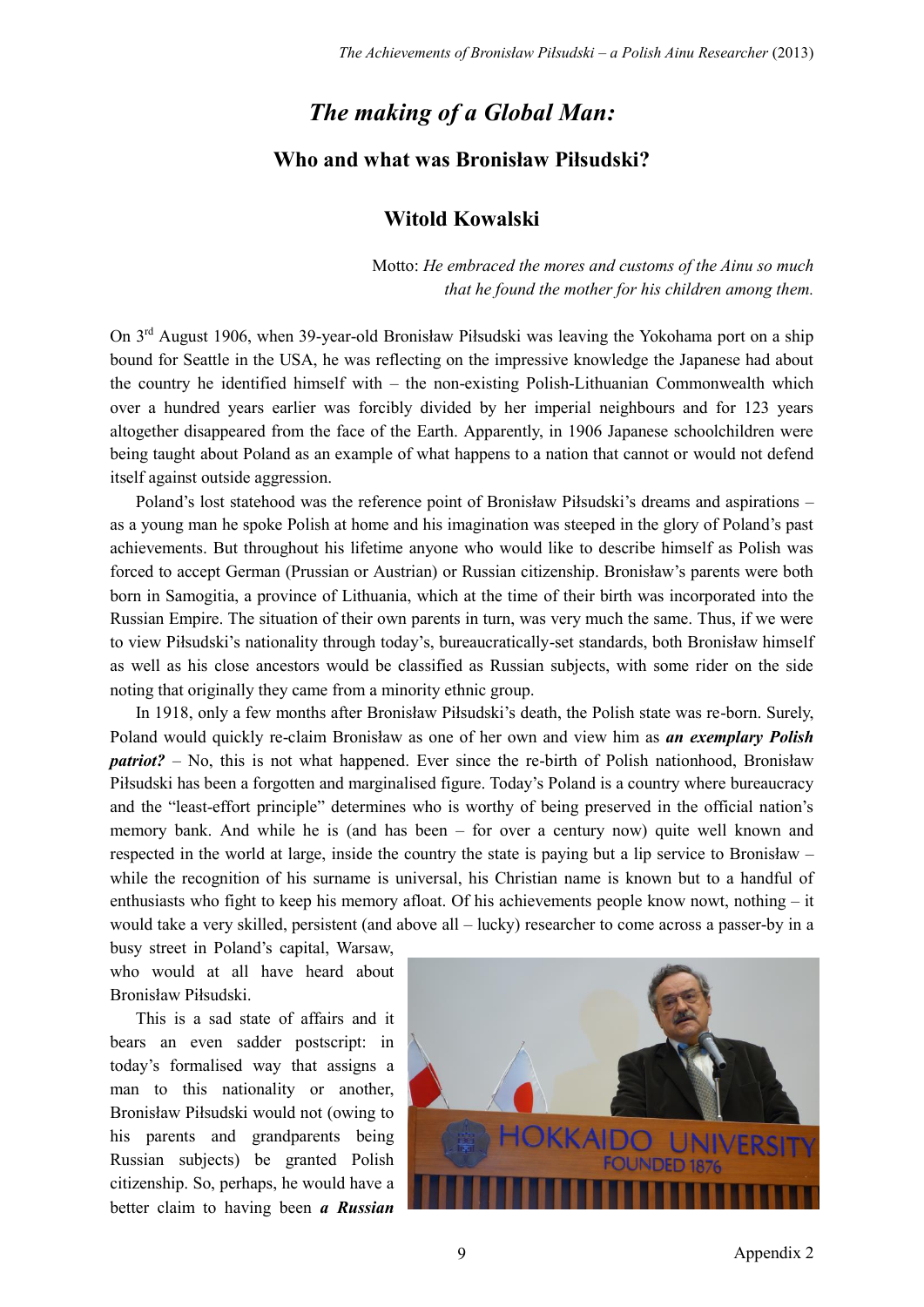*citizen, then*? – well, not quite, either. Yes, he did spend his youth within the borders of the Russian Empire but before Bronisław Piłsudski could reach the age of formally recognised maturity, he was imprisoned, sentenced to death and stripped of citizen's rights, even though, being underage, he was too young to claim these rights (or to be sentenced to death, for that matter). Granted, later on in his life, after many years of *katorga*, some of those lost citizen's rights were restored (he reached the status of a "peasant") but severe restrictions, regarding his freedom of movement and the area he was allowed to settle in, remained in place. By the time, the Russian Empire decided, for the first time ever, to bestow full citizenship on Piłsudski, he was already gone – in December 1905 Piłsudski travelled out of Russia for the last time. His formal connection with Russia, as an imperial subject, came to an end and he never crossed the Russian border back again.

Today, Russian attempts to reclaim Bronisław Piłsudski as one of their own have already began in earnest. Only a few years ago one post-Soviet author described him as "vidnyi russkii uchenyi", i.e. *a known Russian scholar*! Such assessment would seem absurd to Bronisław himself, yet in today's world such is the power of taxonomic thinking, that – if such description was entered for use on Wikipedia or similar -pedia, there would probably be very little anyone could do to change that. To put things in perspective: the present writer's mother was born in the ancient Volhynian city of Łuck in the year 1911 – well over 30 years before World War II forcibly introduced Soviet rule into Volhynia. However, throughout her life in communist Poland (i.e. post 1945), my mother had an entry in her ID Card, indicating her place of birth as – USSR, the Soviet Union! No amount of protesting would cause the Polish officialdom to change the offending entry, so for all statistical and legal purposes my mother was classified as an ex-Soviet subject with all the whimsical, yet terrifying, claims the mighty Soviet state could make upon such people.

In the present writer's earlier paper "Noblesse Oblige" (Sawada, Kazuhiko & Koichi Inoue (eds.), *A Critical Biography of Bronisław Piłsudski* 1, Saitama 2010) Bronisław Piłsudski's various lines of descent are discussed, among them a number of historically validated lineages descending from the founder of Ruthenian statehood – Ruryk. In popular belief such families commonly feature as "Russian" and thus another misconception could be formed that Piłsudski was Russian, not only by profession ("scholar") but also by ancestry. Not so! Firstly, Ruryk came from Scandinavian (Varang/Vareg) stock and ruled in Kiev over Ruthenian people who, in all likelihood, had not been the ancestors of today's Russians. Secondly, in the 20 odd generations that separate Ruryk and Bronisław Piłsudski, many of Ruryk's descendants were quickly Lithuanised and later Polonised – and Bronisław's ancestors come from the two latter groups. In this context, Bronisław Piłsudski's descent from Vasil Dmitriyevich (died 1425) the cruel first tsar of all-Russia is immaterial – by the time the Cruel's blood reached Bronisław's veins it was well diluted thanks to its passage through numerous generations of somewhat less sadistically inclined ancestors.

As a teenager young Piłsudski was fiercely anti-Russian. As a pupil at a Wilno gymnasium he looked upon his Russian colleagues as a separate breed of people. There was no overt hostility in this approach, just a conviction that he was different from them. Wilno was at that time the seat of a provincial governor-general which meant most of Bronisław's Russian school colleagues were sons of imperial government officials and they often behaved as if they were living in a conquered country (which, sadly, reflected the true state of affairs). The local by-laws forbade pupils like Bronisław to speak their mother-tongue among themselves at school. This by-law was later extended further – pupils were forbidden to speak Polish even when walking with friends or relatives in the street. This meant that, outside home, Bronisław could not converse, for instance, with his female cousins, for most of them did not attend regular schools and for this reason did not learn Russian at all. Several months later, a further tightening of the regulations was introduced: pupils were forbidden to visit friends and relatives altogether and between themselves they could exchange visits only until 8 pm.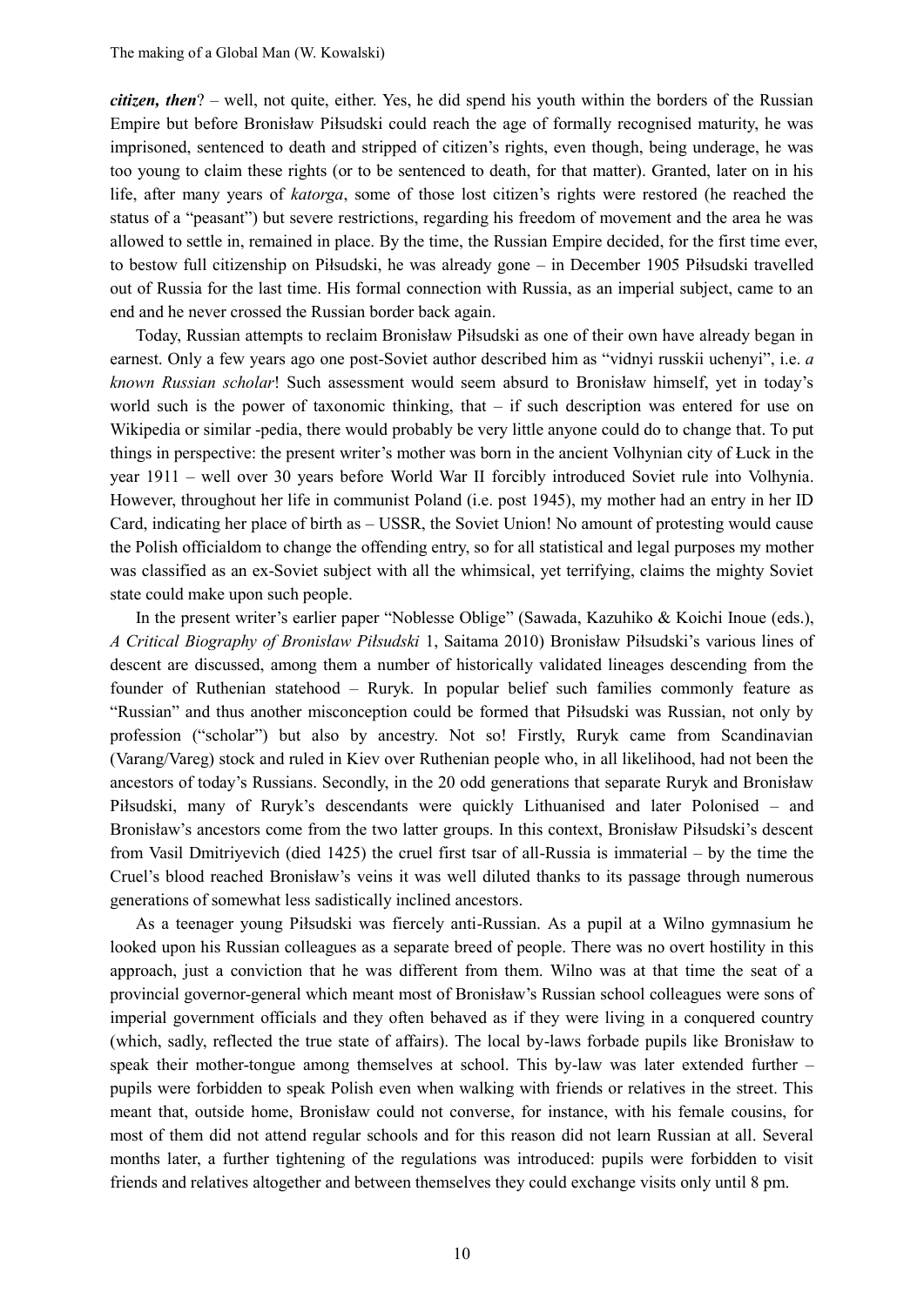In his still unpublished *Diary*, 17-year-old Bronisław describes Russians as "*a Mongolian-Muscovite nation*" that would sooner or later meet a sticky end. He recalls that his schoolmaster would shout at his charges: *You stuff yourselves with Russian bread, enjoy all the rights of a Russian citizen and yet you do not wish to speak Russian?!?*

Quite obviously the schoolmaster thought that being forbidden to speak their mother-tongue was equivalent to full Russian citizenship. It is a sentiment similar to that expressed by the post-Soviet author mentioned above. Yet, eating local bread (not a crumb of which could, with any truthfulness, be said to have been "Russian") did not bestow Bronisław with Russian citizenship any more than having his writings translated into Russian made him a candidate for the title of a "known Russian scholar".

Just like that other "known Russian scholar" of antiquity – Petya Goras. In its dealings with the outside world, Russian culture can be quite greedy and it likes to claim the accomplishments of others as its own. The present author has been in touch with quite a knowledgeable historian in Moscow who had in all seriousness made claims that one of Bronisław's Piłsudski cousins in St. Petersburg was the original (Russian) inventor of the wireless! In the Soviet times, there was a joke going around in Moscow: Question: – *Who was the first vidnyi russkii uchenyi ever?* Answer: – *Petya Goras, of course!* (otherwise known as Pitagoras, the famous Greek philosopher of antiquity).

Once young Bronisław had learnt to distinguish between the ordinary people and the imperial structure webbing over them, his attitude towards Russians changed considerably. Already by the time he entered the St. Petersburg University in 1886, his (increasingly revolutionary, it has to be said) ideas had more to do with the welfare of ordinary Russians than with, say, restoration of Polish statehood (which was Bronisław's earlier dream). In later years, during his time in Sakhalin or Vladivostok, he freely befriended many of his Russian fellow-sufferers. Even after he returned to Europe in 1906, Bronisław considered returning to Russia if a suitable research post to him was offered to him by the authorities. From his correspondence we know that before World War I such a post was indeed being prepared for him. One of the reasons he would not take up the offer was his lack of an official travel document, a (Russian) passport which he claimed to have lost during the passage from the USA to Europe in 1906.

But there were other reasons too. In general, his attitude towards tsarist officialdom reflected the age-old divide between the Polish and Russian way of life – whilst the latter were (historically speaking) prepared to accept as ruler any crazy tyrant like Vasyl the Cruel or Ivan the Terrible, Poles would not suffer even the slightest strengthening of central, kingly authority. This divide (which possibly started with voluntary detachment from the proto-Polish people of two tribes that about eleven hundred years ago moved east and established a new principality within the basin of the Oka River, which includes, *inter alia*, the river called Moscow) is the most fundamental issue that has always divided Polish and Russian understanding of what nationhood is all about. This divide still persists to this day. In his mature years Bronisław Piłsudski might not have stayed the uncompromising Polish patriot he was in his teenage years but this shift away from naïve nationalism could not, in any way, be interpreted as making him a Muscovite, or even a Muscovite "scholar".

So, if he could not be said to have been Polish or Russian, *was perhaps Bronisław Piłsudski German?* This question is not as improbable as it seems. In my *Noblesse Oblige* I have indicated the numerous linages that brought German blood into Piłsudski veins. Indeed, over the past millennia there must have been hundreds of Bronisław's ancestors who believed themselves to be German. We say he carried their "blood" but what we mean by that is not just genes but also the customs, the beliefs, the attitudes towards the order of things or towards other nations (like Poles, Russians or Lithuanians to name but a few). The closer a German family connection was to Bronisław's lifetime the stronger the influence of Germanic mores on him would be.

It is known that Piłsudski descends from at least three different purely German families which intermarried with his Piłsudski or Billewicz ancestors at regular intervals during the  $17<sup>th</sup>$ ,  $18<sup>th</sup>$  and  $19<sup>th</sup>$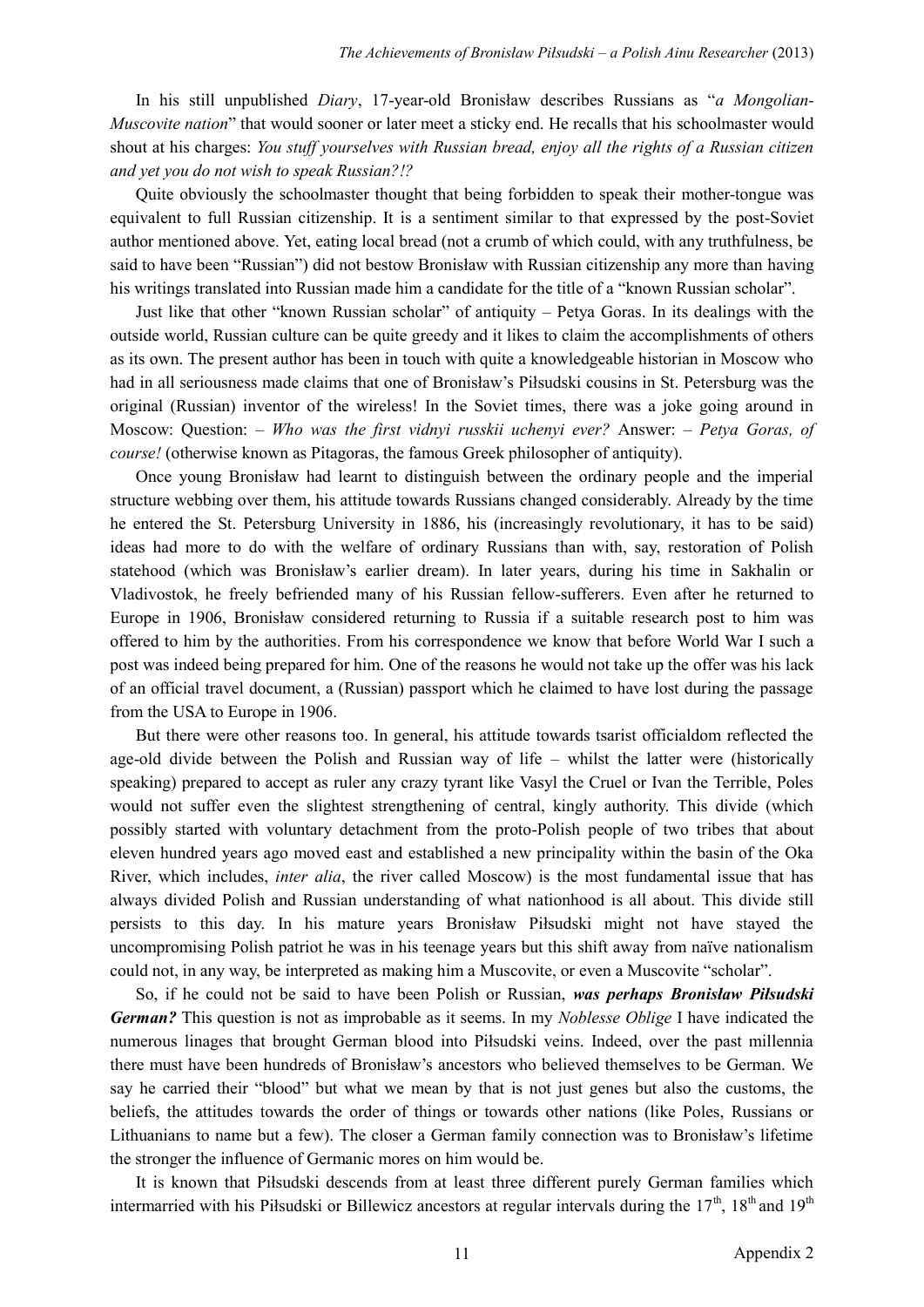century. Then a positive deluge of German genes attacked them in about 1830 when two Butler sisters married into the Piłsudski clan. One of the sisters – Teodora, was to become Bronisław father's mother. The other – Elżbieta (Elizabeth), married Wojciech Michałowski of Suginty and in due course revealed herself as Bronisław's great-grandmother on his mother's side. Wojciech and Elżbieta had an only child – Helena, married to Antoni Billewicz. Helena died very young in 1846, of causes unknown, when her only child, Maria (Bronisław's mother) was 3 years old.

Butlers are a pan-European family, with strands residing in different countries like Ireland, England, Saxony (Germany), Kurland and Poland. Bronisław's ancestral Butler strand came to Lithuania via Livonia and (possibly) Saxony before that. There is little doubt that for most of their recorded history the Butler outlook on life was German and so was the language spoken at home. When, at the beginning of the  $19<sup>th</sup>$  century Wincenty Piłsudski went to court to claim an inheritance left by his late uncle, Benedict Butler, it transpired from documents produced at the trial that the deceased was a Lieutenant General in the Kurland army, married to a sister of that country's Chancellor. The official language in Kurland was German and so were the laws and customs of that country. Of course, by the time they joined their fate with Bronisław's family, the Butlers were being more and more integrated into the neighbouring society and eventually they would assume what is termed in German *die Polnishe Wirtschaft* as their own.

Young Bronisław's *Diary* shows the extent of the Butler influence over his family life. In Wilno, Bronisław's household had almost daily visits from Granny Piłsudska or Granny Michałowska (actually – Bronisław's Great-Grandmother), Granddad Butler or Granny Billewicz. Let not their different surnames deceive you – in reality all four aforementioned relatives were siblings, born Butler (to make matters a little bit more complicated their mother was a Billewicz, though). Two further of those Butler siblings (there were 16 of them altogether!) lived in the countryside not far away from Wilno and they would stay in the Piłsudski apartment during their visits. As a teenager, Bronisław was if not in daily then in weekly or monthly contact with some 40 odd relatives, the great majority of whom (be it on his father's or his mother's side) were interrelated through the Butler connection.

The Piłsudski's Wilno apartment was the biggest of all, so most of the relatives would tend to meet in their drawing room. After each visit Bronisław would have to chaperone this or another granny home where in turn he would be invited in, to spend another half hour sipping tea and listening to her gossip and admonishments. He tried to catch up on some sleep during these tea parties but to no avail – the pages of his *Diary* abound with his assorted grandmothers' "good advice". However much he might have disliked this advice (as teenagers all over the world tend to do if it comes from people much older than themselves), these frequent contacts must have had a profound impact on young Bronisław's life.

The Butler connection was very influential in Bronisław's parents' life too. In several administrative districts of the Russian Empire, where the Piłsudski as well as the Butlers owned their land estates, a local by-law was wickedly put in place, designated to cripple the economic power of Polish nobility. This by-law, known as the tsar's *Decree of 10th December 1865*, virtually prohibited Roman Catholic Christians from dealing on the property marketplace. In practice it meant that only line-inheritance of lands was allowed, whilst virtually no inherited land could be sold on the open market or parcelled off to small-scale buyers. When applied to Bronisław's family, the *Decree* only allowed them to own lands inherited along the Billewicz and the Butler lines. When, at the beginning of the 1880s, the Piłsudski family started experiencing cash-flow problems, the widowed Grandma Michałowska (died 1894) turned the ownership of her Suginty estate to Bronisław's mother, Maria. The estate covered an area of over 4 thousand hectares but the income it brought was not sufficient to cover the increasing costs of running the Piłsudski family.

But Bronisław's German connection does not end up with the Butler clan. When Bronisław came back to Europe in 1906 he took up residence in Kraków which was then the capital of Galicia – a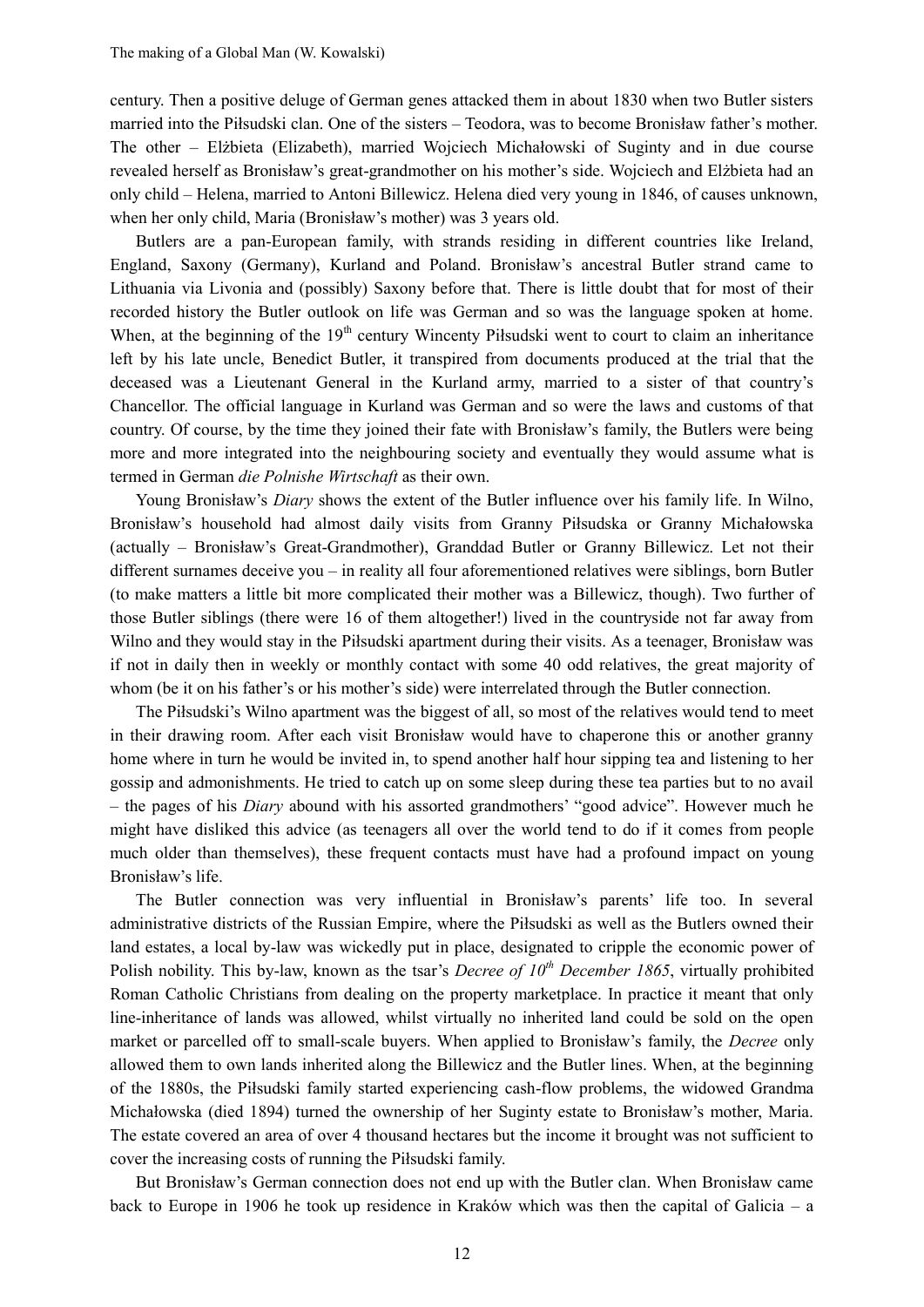province of the Austrian Empire. Its ruler had used to bear the title of the Emperor of the Holy Empire of the German Nation and although most of the German states no longer answered to his call, it was nevertheless a German-run province where the chief official language was German and so was the administration and so were the laws of the land. After 1906, Piłsudski moved around the main cultural centres of Galicia – apart from Kraków it was Lwów and Zakopane. He also travelled extensively around Europe. In 1914, with the outbreak of World War I, Bronisław left Galicia for Switzerland. He carried an Austrian passport.

Did this passport make him an Austro-German? No more, we believe, than the previously-held Russian passport made him a Russian. Officialdom, however, has its own ways of classifying people and for all intents and purposes Bronisław was now no longer a Russian but an Austrian. Should anyone wish to check upon the names of Austrians living in Switzerland between 1914 and 1917 they are sure to come across Bronisław Piłsudski among the statistics.

But are we to believe such statistics? If not, if Bronisław Piłsudski could not with any (but bureaucratic) truthfulness be thought of as German, Russian or Polish – what was he then? *Maybe Bronisław Piłsudski was simply and plainly – Lithuanian?* After all, the province where he was born was called Lithuania; Wilno – the city of his youth – has been the capital of Lithuania since the time of its erection. His father would teach him that the Piłsudski clan descends from the early-mediaeval rulers of Lithuania... If only things were that simple! – Piłsudski family legends should be taken with a rather large pinch of salt; before  $17<sup>th</sup>$  September 1939 very few Lithuanians lived in Wilno and while Bronisław's parents *knew* they were Lithuanian they *saw* themselves as Samogitians, i.e. coming just from a part of Lithuania which, in the Polish Commonwealth times, formed a separate Duchy. In the old days  $(15<sup>th</sup>$  to  $18<sup>th</sup>$  century) there was the Grand Duchy of Lithuania which incorporated the lands that today belong to such countries as Poland, Ukraine, Latvia, Estonia, Belarus and the historically new state around Kowno and Wilno that is now called Lithuania. In the "old days" it was all different: there were no borders to begin with and there were "lands" (not countries) together making up Grand Lithuania, which in turn formed one big state with the Kingdom of Poland. Within this Commonwealth the Duchy of Samogitia had its own identity, its own administration and customs. Perhaps to "foreigners", like Poles from the Crownlands, Bronisław's father would introduce himself as a "Lithuanian" (only, mind, to avoid tedious explanations), but in his own soul his stock was pure and simple – Samogitian.

Having been born in Zułów – a place far removed from Samogitia, sited on the cultural border dividing Lithuanians and White Russians (Byelorussians) Bronisław was possibly the first Piłsudski ever who did not see himself as Samogitian. But he did not see himself as Lithuanian, either. The Lithuanians were those who spoke their own ("*terribly difficult*" – Bronisław believed) language and belonged to a different social stratum. In his *Diary*, 17-year-old Bronisław notes that he asked one of his servants to teach him Lithuanian and made a vow to stay true to this wish.

Alas, he did not. But in seeing the necessity to learn the language spoken by the native population in at least a big part of his fatherland, Bronisław stepped into the shoes of his  $16<sup>th</sup>$  century great…grandfather, Wojciech Billewicz, who was instrumental in printing the first ever book written in Lithuanian. Wojciech was a committed Christian Protestant and his faith required that its main tenets should be taught to believers in the vernacular, in Lithuanian.

In the  $16<sup>th</sup>$  century it was Wojciech Billewicz, and his father Jerzy, who used the link with the neighbouring East Prussia to bring the vernacular-written word to Wilno and beyond. In the  $19<sup>th</sup>$ century it fell to their descendant, Bronisław Piłsudski, to use exactly the same route to move such books into his country. There was, however, one colossal difference: whereas his Billewicz forefathers did what they did freely and without hindrance, Bronisław had to smuggle these books across a wellguarded border between the two empires that in the meantime had devoured the Polish Commonwealth – Germany and Russia. In doing so Bronisław risked imprisonment, perhaps even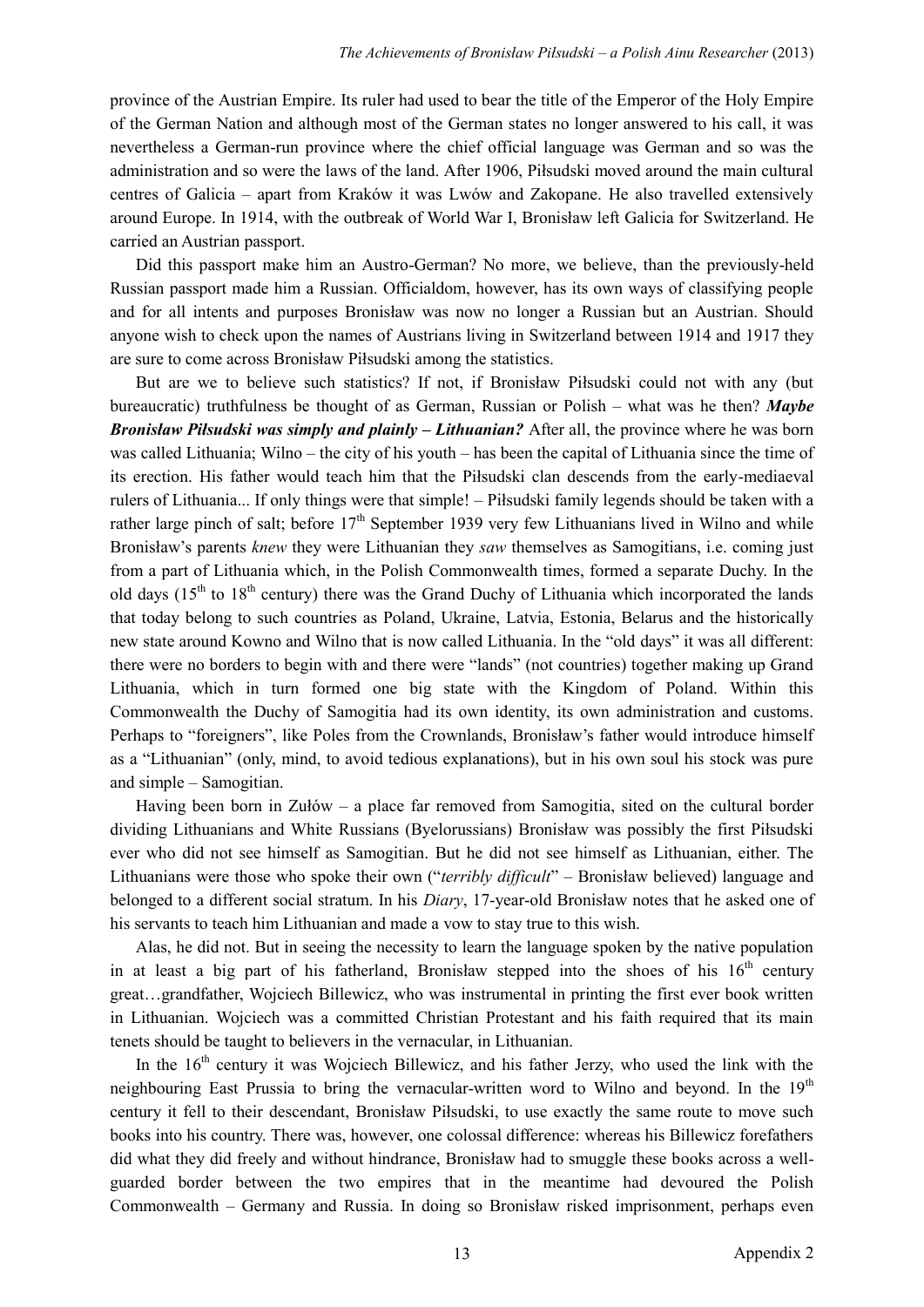being exiled to Siberia, yet such was his adherence to the old family belief that social prestige can be enjoyed only after the fundamental needs of the local people had been addressed that he readily accepted these risks.

In arranging the smugglers' route (which run through his family estates not far away from the imperial border) Bronisław Piłsudski played the role of midwife to the fledgling Lithuanian nationalistic movement which eventually (some 40 odd years later) resulted in an independent state for Lithuanians. Bronisław himself did not desire the rising of an independent Lithuania disconnected from Poland, but he helped the nationalists out of deeply-felt conviction – he believed in a peoples' right to self-determination. The value of his co-operation with Lithuanian nationalists could be measured by the fact that around 1887, production of Lithuanian-language literature suddenly dried up and it took some considerable time for its supply to be restored. 1887 is the year Bronisław Piłsudski was arrested and forever removed from Lithuanian soil…

Speaking in considerable shorthand, the modern state of Lithuania has arisen from the first books published by the Billewicz and, later, from the books smuggled from East Prussia via the Billewicz lands now owned by Bronisław. One would have thought that the memory of Bronisław Piłsudski would today be if not venerated than at least acknowledged across the Lithuanian land. Well, as they say, that will be the day… Far from being venerated Bronisław Piłsudski is a non-person in Lithuania. His name is seldom mentioned there. In 1990, when the present author (ably aided by a handful of friendly Lithuanians) managed to produce a few factual articles promoting Bronisław in the Wilno press, the hope was that it would open a floodgate of interest to embrace the forgotten hero. In the event, the only thing that opened were the present author's arms.

In Switzerland, during the First World War Bronisław Pilsudski became a member of a Polish/ Lithuanian Committee, designed to further mutual understanding (characteristically, Polish was the medium in which the two sides "understood" each other). Bronisław's was the soothing influence – he was the one that kept the dialogue going and would not allow emotions on either side to destroy it. And yet, although Bronisław Piłsudski was born of "indigenous" parents and within the borders of today's Lithuania, if he were to apply for a Lithuanian passport today, he would most likely not get it and the Wilno authorities would insist on petty chicanes like changing the spelling of his name. Why is the Lithuanian psyche still closed to the sound of the name "Piłsudski"? – We simply do not know. But we know the answer to another question: *Can we with any truthfulness claim that Bronisław Piłsudski was a Lithuanian?* – No, not in this world we can.

So, the puzzle remains unresolved: measured by the seemingly exacting standards that the contemporary state uses to categorise its populace, Bronisław Piłsudski eludes all efforts to classify him. He was not German, although at some stage in his life he travelled with an Austrian passport. He was born in Lithuania but did not identify with those who spoke the native language of his fatherland. The Lithuanians would reject him unless he changed his name and I suspect the Polish authorities would come up with exactly the same desire, although based on an entirely different set of principles. The Russians? – well, the Russians would be more than happy for him to wear their cap, re-issue him with a duplicate of his lost passport and make him a "*vidnyi uchenyi*", provided he stopped weaving his "*Polish intrigue*". Alas, as Russia has known since time immemorial, this "intrigue" is at the heart of Polish national identity and Poles will never give up "weaving" it. Thus, Bronisław's answer to those who wished to classify him as Russian (scholar or not) would have to be "No" – quite simply and despite the old Russian belief that "*kuritsa ne ptitsa, Pol'sha ne zagranitsa*" ("as much as a chicken is not a true bird, Poland is not an independent nation") the Russian taste for tyranny and the Polish desire for freedom cannot be reconciled.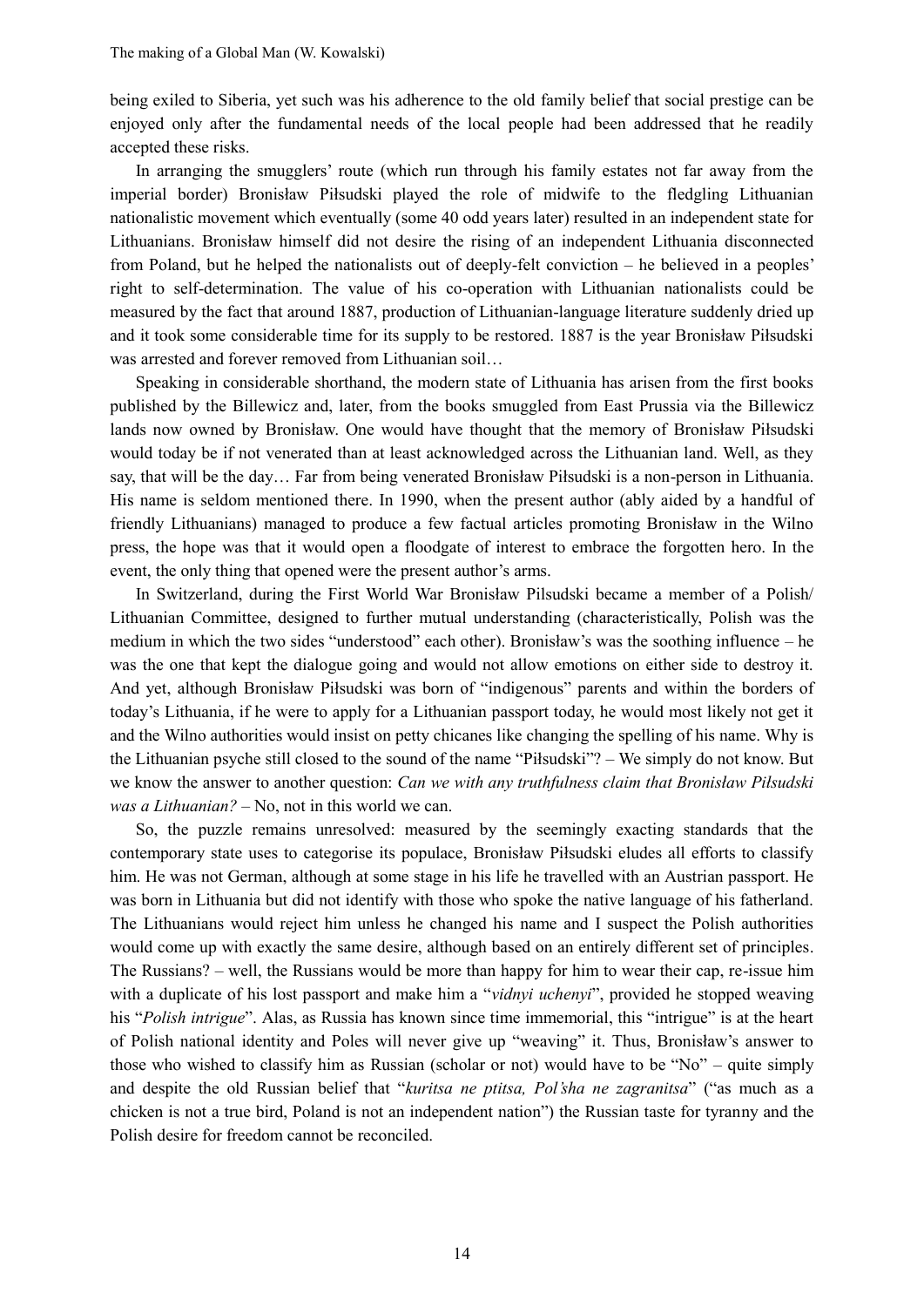## **The** *genial* **Piłsudski**

Between 1882 and 1885, from 15- to 19-years-old, Bronisław Piłsudski kept a *Diary*. This *Diary* is a priceless source of knowledge of his family life during that period. The *Diary* entries were written by a growing-up young man whose view of the world was changing almost daily; so the notes in the *Diary* differ a lot in length, topic and profundity of thought. All in all they paint a vivid picture of his inner thoughts and of complications surrounding his personal and family life. We have already relied on this *Diary* when discussing the exceptionally frequent intermingling (by today's standards, anyway) with his numerous relatives he enjoyed in his Wilno youth.

The *Diary* is such a rich source of profound knowledge regarding young Bronisław and the whole of his family circle that one cannot stop wondering as to why it has not yet been published. Specifically – why it has not been published in Poland, since Polish is the language in which the *Diary* was written? Ten years ago in the ancient Polish city of Kraków, the present author had the honour to unveil a commemorative bronze relief dedicated to Bronisław Piłsudski. At a scholarly seminar that followed the ceremony, he made a plea to the powers that be, that the *Diary* be made available in print without further delay. Well, that was ten years ago, and we are still awaiting the officialdom's response; the time has come to pose the question: is the present state of Poland ready to acknowledge Bronisław Piłsudski or to just continue pussyfooting around him? Just like the Lithuanians do.

Luckily, Poland was not the only country where the present author tried to publicise the existence of Bronisław Piłsudski's *Diary*. In 1990s he sent the entire photocopied text of the *Diary* to the Sakhalin institute devoted to the preservation of Piłsudski's memory and work. As a result the first part of the *Diary* (Year 1882) was published in Russian, accompanied by the present author's editorial comments (see: *Izvestiya Instituta naslediya Bronislava Pilsudskogo*, No. 3, Yuzhno-Sakhalinsk 1999). The recent years have seen further extracts from the *Diary* being translated and published in Russian. True to her undiminished appetite, Russia, it seems, is making a strong and sustained bid to claim Bronisław Piłsudski for herself.

As we have learned above, no amount of superficial analysis moving along crude classification lines so loved by today's bureaucrats would allow us to make a fully learned judgment as to Bronisław Piłsudski's real nationality, class status, citizenship, political adherence or professional standing. He was simply not the kind of man that would easily succumb to such classifications. Therefore, let us give up this futile attempt at categorizing and look upon him from another point of view, much closer to his real persona. Let's look at him in terms of his genetic make-up, with special attention to his family circumstances. And such information can readily be gained (or perhaps deduced) from the pages of the *Diary*.

As we have hinted at it already, Bronisław's parents – Józef Piłsudski and Maria Billewicz – were very closely related to each other. Their main line of connection was provided by the two Butler sisters and the sisters' mother, Małgorzata Billewicz. But it did not end there, as Józef Piłsudski's paternal grandmother was also a Billewicz, Anna. In plain words, Bronisław's parents entered a somewhat incestuous marriage. Most world societies strongly disapprove of such close liaisons. So did the Roman Catholic Church for most of its history, but in the 19<sup>th</sup> century Lithuania due to anti-Catholic fiscal and economic measures enforced by the (Christian) Orthodox tsarist regime, nearly-incestuous marriages were quite common and approved by Roman ecclesiastical authorities, as they provided Catholic nobility with a degree of legal protection against expropriation by the Russian regime (this matter is discussed in some more detail in my *Price of Conscience*, Saitama 2009).

The widespread disapproval with which humankind treats inbreeding has arisen out of observable facts – the resultant offspring is somewhat different from the norm. This universally accepted truth is today confirmed by science: in genetic terms close kinship between parents does bring some very important meanings to their offspring. Because the genetic pool from which such couples feed the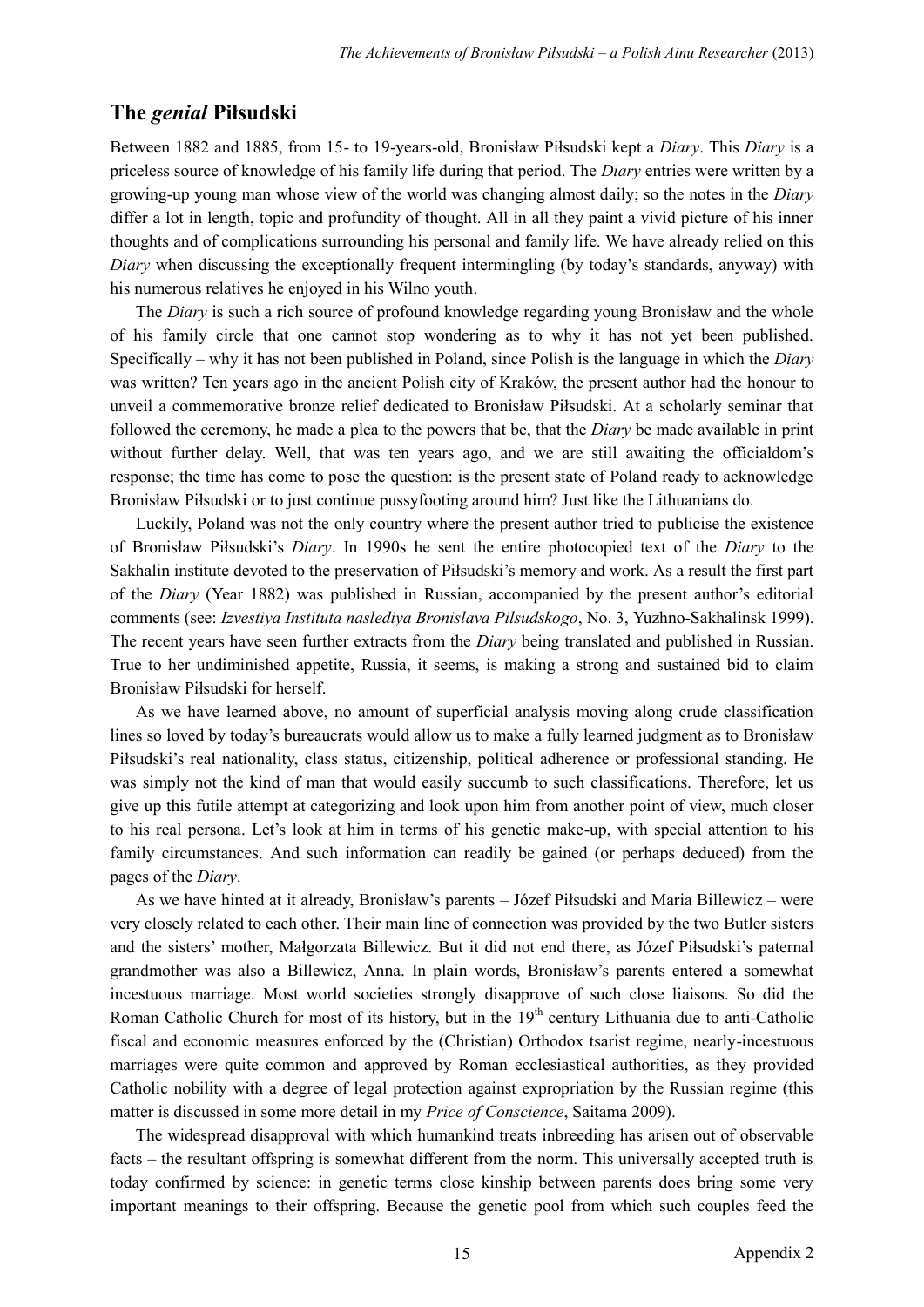genes to their children is much smaller than usual and much more condensed, it very strongly exaggerates "good" as well as "bad" genetic combinations that might become dominant and be passed on to descendants. And it is these combinations that allow the person carrying them to succeed or to fail in life. "Good" genetic combinations may be nice to have but usually bring no positive effect to the person who carries them – if one was born into, say, a rat-catcher caste in India, it matters very little that one has been endowed by both parents with an exceptionally beautiful singing voice. Chances that such a "good" combination will bring its bearer a singing career are very, very small for very few people in India wish to hear a rat-catcher sing. "Bad" genetic combinations, however, matter a lot – if a parent is a carrier of a gene causing, say, deafness, his children may or may not be deaf. If, on the other hand, such a gene is carried by both parents their children will be deaf by genetic *fiat*. A deaf rat-catcher's child may find coping with life altogether too much to bear.

In families where parents are closely related to each other the exaggerated effect this relationship has on their children is often over-emphasised while we tend to forget the adverse effect such pairing could also have on the parents themselves. The existence of Genetic Sexual Attraction (GSA, in short) is a phenomenon which was discovered only in recent decades (after observations made on siblings offered for adoption early in their lives and only getting in touch with each other again many years later, as adults). Without going into too much detail it can be said that the GSA principle suggests that a sizeable proportion of people carrying very similar genetic clusters (like those endowing close relatives, for instance) find each other immensely attractive and it is only the everyday pressure of the incest taboo that puts a check on such often subconsciously-felt desires towards. Where the taboo is slack, GSA pairings appear. Another side of the GSA phenomenon is the propensity of people forming such pairings to display not just similar but exactly the same responses to all sorts of situations that fate may throw at them. It is all very well when a pair of twins dress, speak or sing in exactly the same manner. However, it is a completely different matter when the same pair of twins is confronted with dangerous or disadvantageous situations and their spontaneous responses still remains in unison, whereas a discussion of options and a varied response would be a far more appropriate reaction. As a pair, Bronisław's parents displayed both sides of this phenomenon – they succumbed to the GSA syndrome and they suffered from unison response to danger.

So, again – there is a reward, but, more importantly, there is a genetic price to pay for such closelyknit parenthood as Bronisław parents'. Using a very crude measure of "success" it could be claimed that out of their 12 children Bronisław, Józef and Jan (in 1930's in Poland he was for a time Finance Minister, later Chairman of the Central Bank and later still Deputy Speaker of the Senate) turned out to be exceptional people, well endowed with genes to succeed. But some other Bronisław's siblings were not so successful – two of his sisters and one of his brothers could be said to have been psychologically and sociologically disturbed and led very miserable, uncomfortable lives as a result. Another two siblings – the youngest twins, Teodora and Piotr, died in mysterious circumstances before they reached the age of three. Also – even the seemingly "successful" children had to lead hard and stressful lives, from the very beginning filled with nearly insurmountable obstacles; and we are not talking here about the usual random distribution of luck that accompanies every human fate but of genetically strengthened character features that often made life such a misery for Bronisław. Like for instance his (quite visible throughout Bronisław's life) enormous propensity to "do something good for other people" (with the meaning of "good" undergoing frequent changes) – this feature of character Bronisław inherited from his father, with a possible "enforcing" contribution from his mother's genes as well. People endowed with this feature are often colloquially described as having been "born with a propeller up their backside". However, the (over-) drive to do something useful is at intervals intertwined with periods of complete inertia when a person does not seem able to take any action at all. Such periods of apathy can be quite dangerous not just to the bearer of this predisposition but also, and very specifically, to people who had entrusted the "do-gooder" with their livelihood – Bronisław's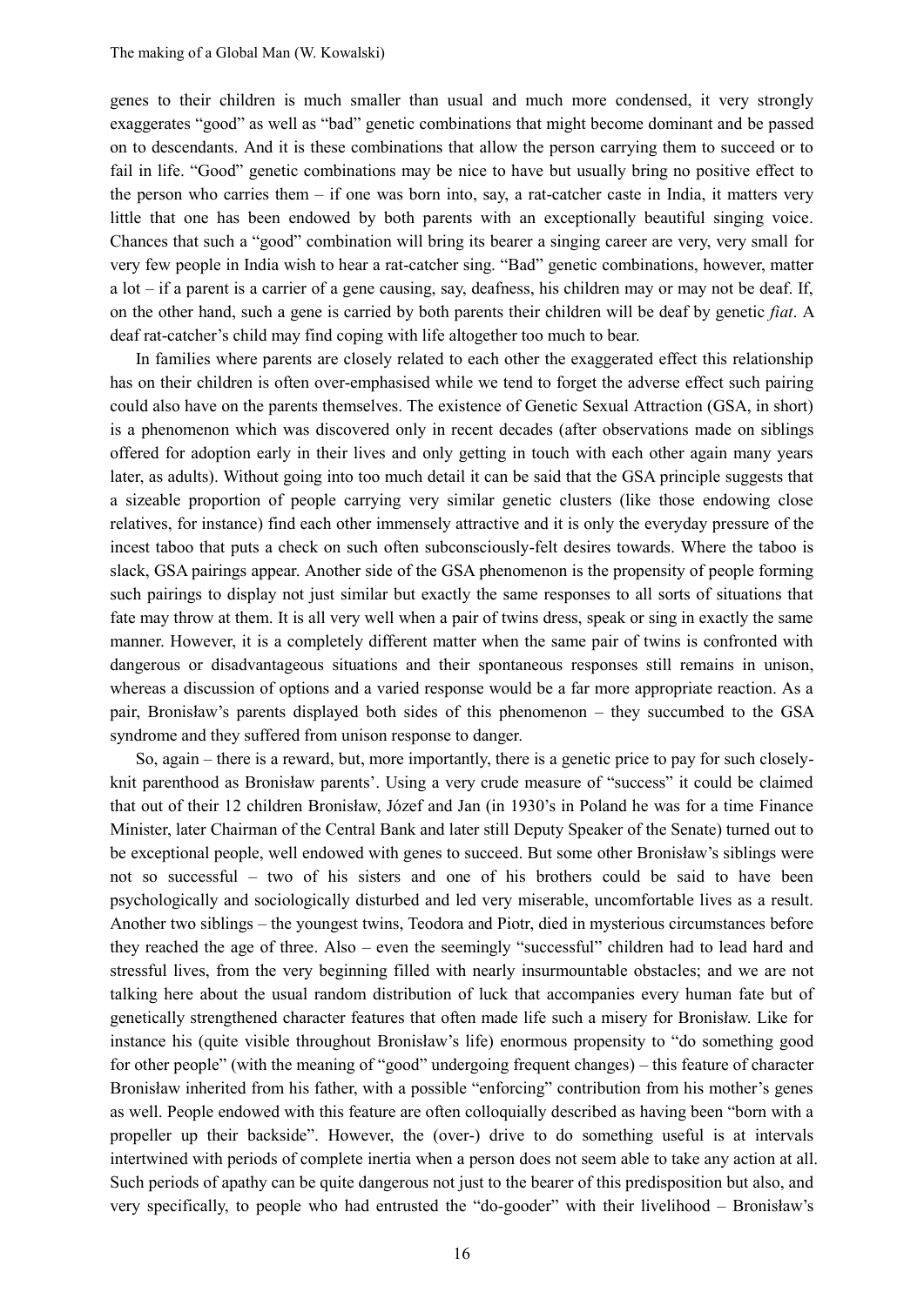Ainu companion, Chuhsamma and their two children were the undoubted victims of his sinusoidal personality. Such behavioural patterns are often genetically-led and both his parents and Bronisław himself seem to have suffered from this "propeller predisposition" and the *up'n'down* reactions to stress.

Many instances of vicious mood-swings are recorded in Bronisław Piłsudski's *Diary*. Alas, the *Diary* also reflects several vivid descriptions of the Genetic Sexual Attraction syndrome in action and this was one of the reasons, the *Diary* did not appear in print in the 1930s. But today, 130 odd years since it was written, surely the time has come for this immensely important historical document to be made available to the general public.

Now let's turn our attention to the very special pair of Bronisław Piłsudski's relatives – to his parents. In the spring of 1883 Bronisław's parents were in their prime and it would take a brave soothsayer to foretell them an impending calamity. The mother, at 40, was the owner of several country estates (combined acreage over 15 thousand hectares) and had 12 children – the last two (twins) only a few months old. The father, 50, a man of wit and charm, composer of much admired small musical pieces, was a highly educated gentleman-farmer and general manager of his wife's estates. Seemingly, nothing could stand across the path of the family's stable and continued prosperity. Yet, it was exactly then that the disaster struck.

Firstly, Bronisław started having serious doubts as to whether the educational authorities in Wilno would let him advance to a higher school grade – without such a pass he would not be allowed to continue his education in the gymnasium or at university level. (Unbeknown to Bronisław, the local educational authority was planning to promote another gymnasium in Wilno; they wished to slim down pupil numbers at Bronisław's school and simultaneously needed pupils to fill up the classrooms at the other establishment. Obviously, his school grades suffered as a result, helped to a great extent by teachers who looked to Polish, rather than Russian pupils to become the fodder they would feed into the system at the new school).

Secondly, the spring of 1883 brought another extension to his life – his interest in women had suddenly shot up. Bronisław's head begun being preoccupied with thoughts of this or another girl he had met the day before and how with some cunning planning he could get a glance at her in the street that evening. He would often acknowledge the need to reserve more time for studies but his romantic, hormone-led interests were constantly gaining the upper hand.

Thirdly, at the same time, his overall family situation had taken a sudden turn for the worse. The anti-Catholic measures enforced by the tsar's *1865 Decree* meant constant struggle to keep the cash flowing – and in 1883 the Piłsudski family started losing this battle; the banks would not lend them money anymore and demanded settlement of a loan installment; the prospect of enforced bankruptcy looked them in the eye. Simultaneously, the country estates which were run by a variety of administrators, master brewers, tenants and subtenants stopped bringing sufficient cash to support a household numbering not just the parents and their 12 children but also about a dozen domestic servants. Numerous court actions against dishonest administrators, with claims amounting to thousands of roubles, were in the pipeline but this did not bring in any money just yet. True, on some days, whole wagon trains would arrive from the nearest country estate at Zułów, bringing in supplies of meat, vegetables and other farm products. At such juncture, Bronisław's mother had to send off large parcels of meat to various relatives and acquaintances (the doctor's family would get the choicest cuts), so that it would not go bad (there were no proper fridges or freezers in those days, of course). This was a haphazard and barter-type economy; meat (whilst abundant) was not cash and it could not help the family pay-off their dues at the bank.

To make the matters worse, when things went wrong and the time came for some drastic decisions to be made (like firing the non-paying country-estate tenants, for instance) serious differences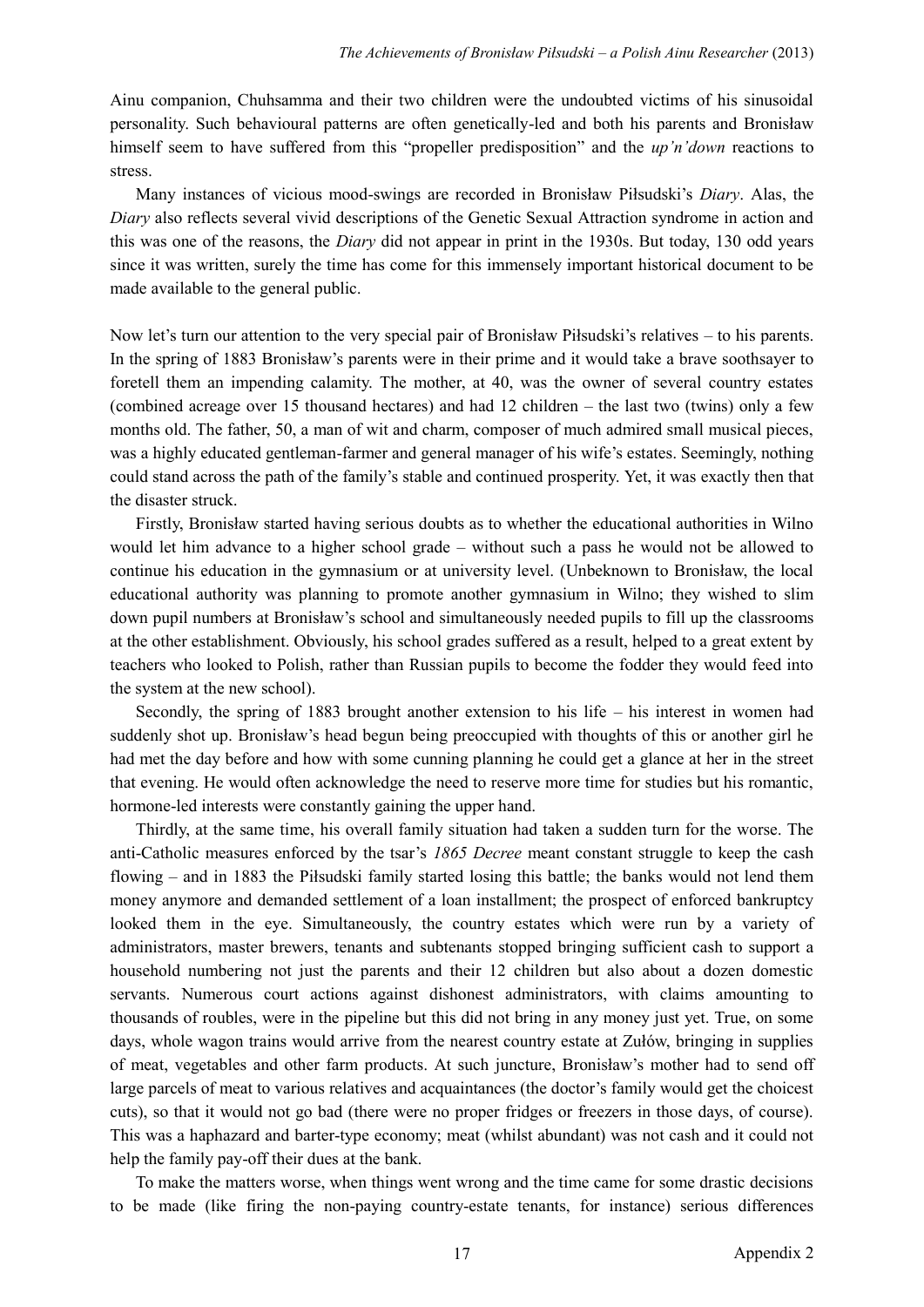appeared in what Bronisław's mother wanted and what his father thought was prudent to do. Amidst this quarrelling, their cash flow dried up to a trickle, Bronisław's further education future was left unresolved (the situation obviously begged for a well-placed bribe to be offered to a senior school administrator). In short – some pretty fundamental issues regarding their family wellbeing were amassing and awaited resolution.

It is not as if the impending disaster was the doing of Bronisław's parents (although in the *Diary* he firmly puts the blame on his father alone). As we have said earlier: the ill-famed *Decree of 10th December 1865* was construed in such a way as to stop Roman Catholic nobility from realizing full lending potential of their inherited lands whilst virtually precluding them from owning non-inherited lands. In practical terms this meant that from time to time Catholic landowners would experience, through the diabolical logic with which the *Decree* was construed, considerable cash-flow problems. Today, with credit on demand, virtual money, derivatives being traded all over the place and special measures designed to prevent unnecessary bankruptcies, it is difficult to imagine a family-run enterprise, where its market value exceeds many times over its borrowed debt, experiencing real cashflow problems. In 1884, however, in a small part of Russia where Roman Catholics held the land, a cash-flow bottleneck meant that the Piłsudski family enterprise was faced with one alternative only: pay up or go bankrupt.

The way Bronisław's parents reacted against the calamitous web of catastrophes that had befallen them was quite astonishing: the two not too old, hitherto strong and healthy people had both simultaneously developed a mysterious and very painful leg complaint which caused them to sigh with pain and stay in bed – more or less around the clock. Bronisław's *Diary* does not specify which leg (left or right) or which part of a leg it was that developed pain in each of his parents, nevertheless it paints a most astonishing and sad picture: for months on end his father and his mother would stay day and night in bed, seemingly in constant leg-pain, unable to concentrate their minds on important family matters. They were being attended by servants, elder children and up to three different doctors. From time to time one of the parents would take a "medicinal" bath, assisted by up to three helpers who would carry him or her in and out of the tub. The parents would not leave their beds even for hygienic reasons; when they wished to speak to Bronisław, he would be called to their side. Whether the parents conferred at all with each other is difficult to assess from the *Diary*; quite possibly they shouted to each other or sent messengers across the corridor dividing their separate bedrooms.

The attending doctors were totally baffled as to the cause of their illness. They could not come up with any reasonable explanation for deterioration of their health. The official verdict – that it was a "nervous disease", amounted to tacit admission that the doctors could not find any physical cause at all. In today's parlance, "nervous disease" would translate as "neurosis" or a psychosomatic complaint, i.e. an illness of the body caused solely by the psychological state of the sufferer. To put it in simplest terms: when a patient reaches a point when his psyche is unable to cope with everyday life, his or her body develops actual physical symptoms as a manifestation of the underlying disease of the "soul".

In other words: when Bronisław's parents subconsciously concluded that they could not find a way out of the conundrum life had laid out in front of them, they sounded a cry for help, in the guise of their "leg illness". The trouble was that the people who heard the cry, those who surrounded them – members of the interrelated Piłsudski/Billewicz/Butler clan – had very likely been predisposed by their similar genetic make-up to respond in such situations in a way very similar to that of the Piłsudski couple. Indeed, one of the Butler sisters – grandmother Teodora, had (simultaneously with Maria and Józef) developed sudden blindness in both eyes and for a period of several months she could not see anything at all. This blindness disappeared only after her son (Bronisław's father) recovered from his own mystery illness.

The Piłsudski family situation was not helped by the very people whose job it was to deal with illnesses of the body – the medical doctors. Medical profession is primarily about diagnostic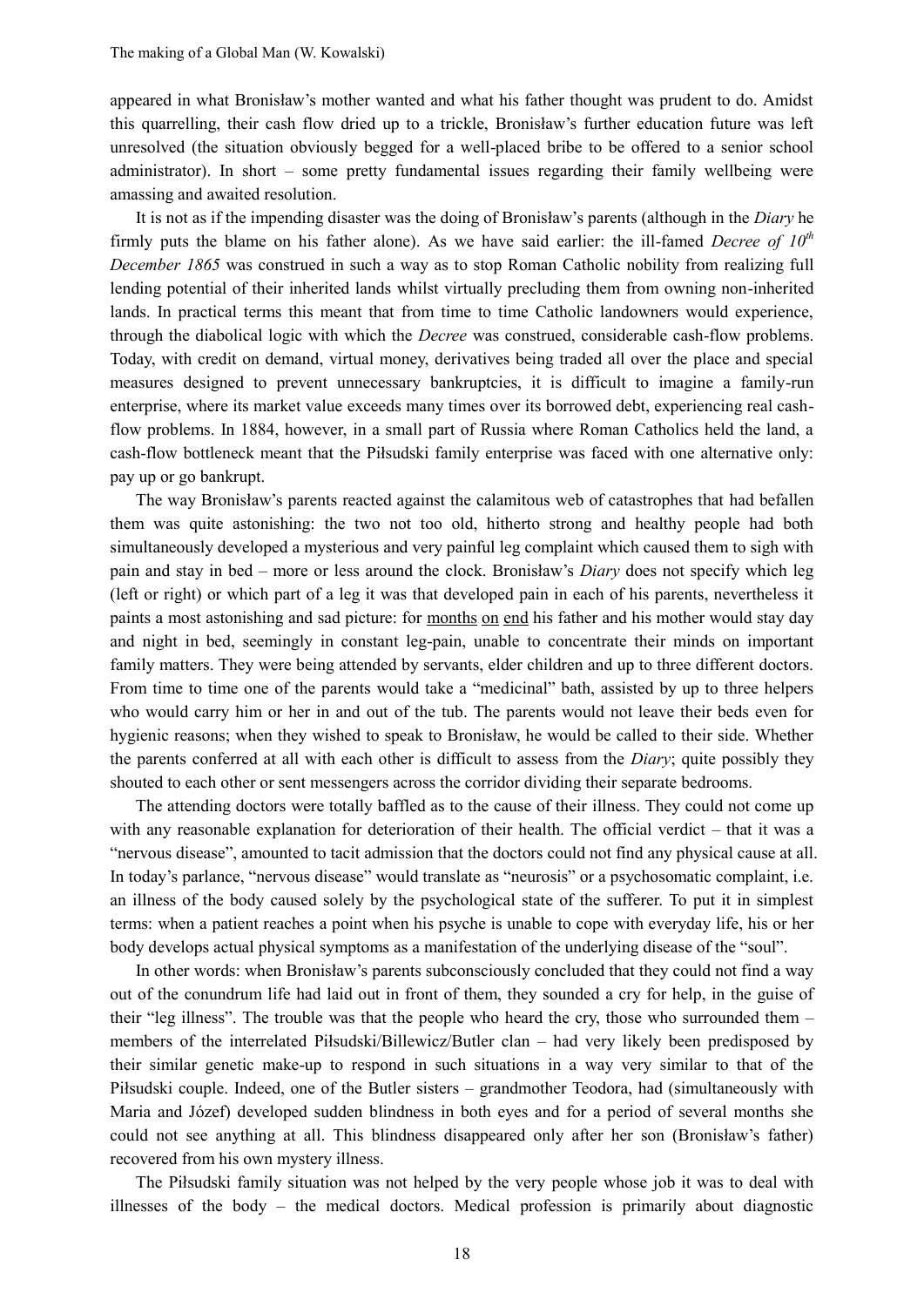procedures – firstly, a disease is recognised and named; secondly, a cure taken from the medical pool of knowledge is offered to the patient. However, having not been able to discern the primary cause of Bronisław parents' disease through the use of their professional knowledge, the doctors did not have a clue as to how to treat it. When one of the doctors would insist that the patient should stay in bed no matter what, the other was adamant that walking and fresh air was the called for cure. However, a few weeks later they would exchange their tunes: the doctor who had wanted the mother to stay bedridden now advised her to walk as much as possible whilst the other doctor now believed the patient should not leave the bed at all.

Amidst this bedlam Bronisław's educational problems were not properly resolved and he had not only to repeat the previous year's courses but to enter a different school at that. To be fair, his manly desires were addressed – he was advised by mother to "do it" with servant girls at country estates. Alas, the economic affairs of these estates were left neglected, at the whim of administrators. The date of the bank-loan pay-off had come and gone without any reaction from Bronisław's parents. The bankruptcy proceedings seemed inevitable and they were eventually postponed only because a neighbour, whose lands bordered one of the Piłsudski's country estates, came to Wilno especially to arrange for them new terms with the bank; Bronisław's parents stayed in bed throughout the negotiations.

And then came Thursday, 29<sup>th</sup> September 1883. On that day Wilno witnessed a sad and pathetic spectacle: the Piłsudski family was moving to a new residence. At ten o'clock in the morning a detachment of Russian soldiers carried the mother across town on an army field stretcher provided by one of her attendant doctors who held a position within the Army Medical Corps (within a year this doctor would become her son-in-law). Four hours later the same route was followed by the father's stretcher. "*I have noticed*" – writes Bronisław in his *Diary* – "*that in the presence of others daddy is playing up, sighing and holding his leg much more often than usual […] mum is not terminally ill either*". Bronisław felt humiliated by the whole "moving spectacle".

What we have here is the downside of genetic inbreeding played out on a very visible stage. Three people, including the two lead actors, simultaneously develop a unison complaint that prevents them from acting out their primary roles altogether. The panic sets in throughout the cast. Yet, as the Americans would say: the show (life) must go on. There is little doubt that whatever illness Bronisław's parents were suffering from it completely paralyzed their will and made them considerably lose contact with reality. This illness was a consequence of an in-bred marriage – when calamity struck the parents' innate genetic mechanism regulating response to danger turned out to be exactly the same in father as in mother; when triggered, it caused them simultaneously to dive for the cover of bed and into "leg"-illness. Had they come from two separate genetic pools their respective reactions would have likely differed one from another to the effect that at least one of them could come up with a fighting answer to danger and thus give the family a sporting chance to avert the misfortune.

Two months after the infamous move across the town, Bronisław's father found courage to leave bed and go outside. "*He was back in 5 minutes*" – notes Bronisław in his *Diary*. Eventually, father started walking again but mother's illness continued and took a turn for the worse. A wound opened on her leg, causing her even more pain. After the three local doctors could not come up with a diagnosis, a doctor from far away Warsaw (some 400 kilometres from Wilno) was called in. His fee was 500 roubles, which compares with 550 roubles that was the yearly rent the Pilsudski family paid for their apartment in 1882 (taking a ball-park figure of 21 thousand pounds sterling for a similar apartment in today's London and assuming that a flat in Wilno would command half of that amount, we can estimate that the doctor's visit cost a cool \$15000 in today's money!). On 5<sup>th</sup> November 1883 the medical procedure took place in the Piłsudski living room. It lasted 20 minutes (at \$750 a minute), the Warsaw consultant being assisted by two local doctors (at another \$37.5 a minute each) and one of Bronisław's grandmothers who held four candles to light up the operating area. We do not know which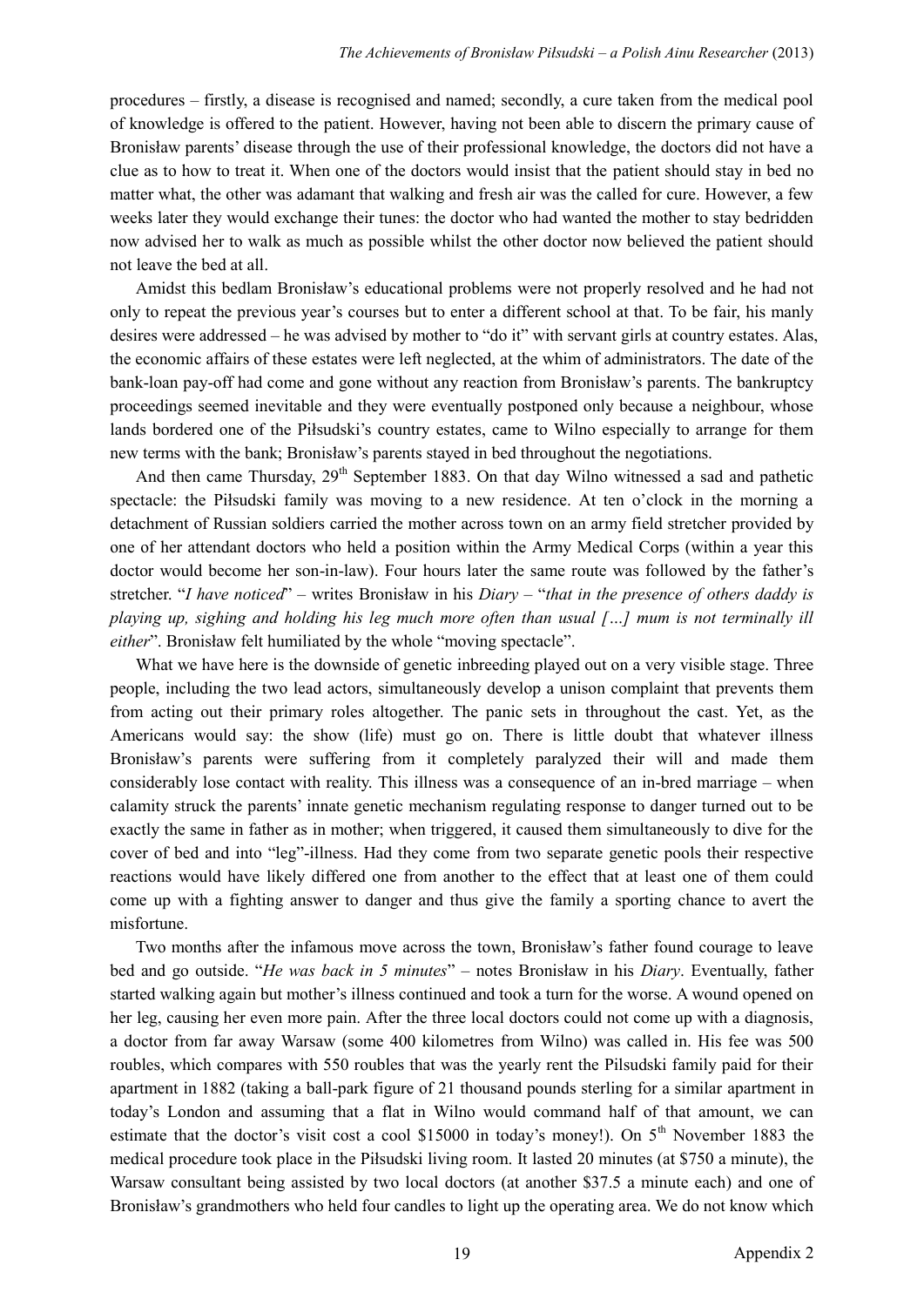out of six women Bronisław addressed as "granny" the candleholder was. Most likely, it was Granny Michałowska (Bronisław mother's grandmother) who provided the lighting. Her temporarily blind sister, Granny Piłsudska (died 1886), sat in the kitchen and prayed throughout the proceedings.

At least five other people were present in the room or watched the operation from the doorway. This tells us that the affected part of the leg was the foot – anything above this area would in those days be considered indecent and no observers would be allowed in the "operating theatre". In the end the operation did not amount to much: an incision was made, a few drains put in and that was that. Obviously, on the physical side, the famous consultant could not find much wrong with the patient. The next day he left for Warsaw, having first diagnosed the source of pain as "*arthritic*" in nature caused by "*ulcers pressing on the nerves*". After the operation the mother's fever should have soon disappeared but it did not. Her pain increased, her wound kept becoming septic; she developed even higher and more frequent fever. The baffled doctors came up with the idea that she should drink a bottle of strong vodka a day to keep the pain away. The mother, quite wisely, agreed to drink only half of the prescribed amount but even this considerable daily intake of alcohol did not seem to alleviate the pain. Very soon the doctors turned to the only medicine known at that time to conquer pain – morphine, which they would inject straight into the patient's veins. In his *Diary* Bronisław notes that on an almost daily basis he would be dispatched to "go and fetch the doctor". Of course, every time the reason given for calling the doctor was the same: more pain. But in reality his mother was demanding another injection; the doctor was being called to administer more drug. Today's name for morphine is "heroin" and it is known throughout the world as one of the most addictive, moodchanging narcotics ever produced. Uncontrolled abuse of heroin almost inevitably destroys all the addicts' family relationships and finally destroys addicts themselves.

There is little doubt that in 1880s doctors did not know yet how to work out the proper method for administering morphine and it would be fair to say that they did no more to control the dosage than did the patient they attended. Bronisław's mother (who was known to having been taking morphine as early as March 1883) very likely soon developed full dependency on the drug. This must have been associated with vicious mood swings, frequent loss of contact with reality and increasingly recurring cravings for more drug. When we remember that this dependency was accompanied by a lack of exercise and constant staying in bed, we would not be surprised to learn that her health steadily declined. Eventually, she became a human wreck, only from time to time carried outside to breathe some fresh air. In a *Diary* entry dated Saturday, 28<sup>th</sup> July 1884 Bronisław notes: "*After early dinner we brought mother out into the garden. [The doctor] insisted upon it but mother got worse and nervous, began feeling cold, so right after 5 pm we carried her back in*".

At the beginning of September 1884 Maria Piłsudska died, at the age of 41. There is strong circumstantial evidence that the ultimate cause of death was suicide. In Christian eyes suicide is a grave and unforgivable sin, as it denies God his most fundamental prerogative, as the sole giver and also the sole taker of life. The local clergy in Wilno refused to attend Maria at death and to administer the last rites; suicide is about the only instance when a Catholic priest can refrain from visiting a dying person. It would be unthinkable for a priest to refuse Maria last rites had she died of natural causes. Maria's local church was the Wilno cathedral but, since a person committing suicide cannot be buried at a sacred site (the local cemetery), Bronisław mother's body had to be taken away from Wilno to the family Suginty country estate – in those days it meant some two-day journey by horse-driven hearse. At Suginty Maria Piłsudska had held the entitlements of the Lord of the Manor, including patronage of the family chapel – no local vicar could refuse her burial there and indeed she was laid to rest next to the chapel together with her two youngest children who died at about the same time.

Maria's suicide brings back the memory of her mother, Helena Michałowska who also died at a comparably young age. No documentary evidence regarding Helena's life and death is at present known to exist. At least one source, however, claims that she died of "consumption" – it may or may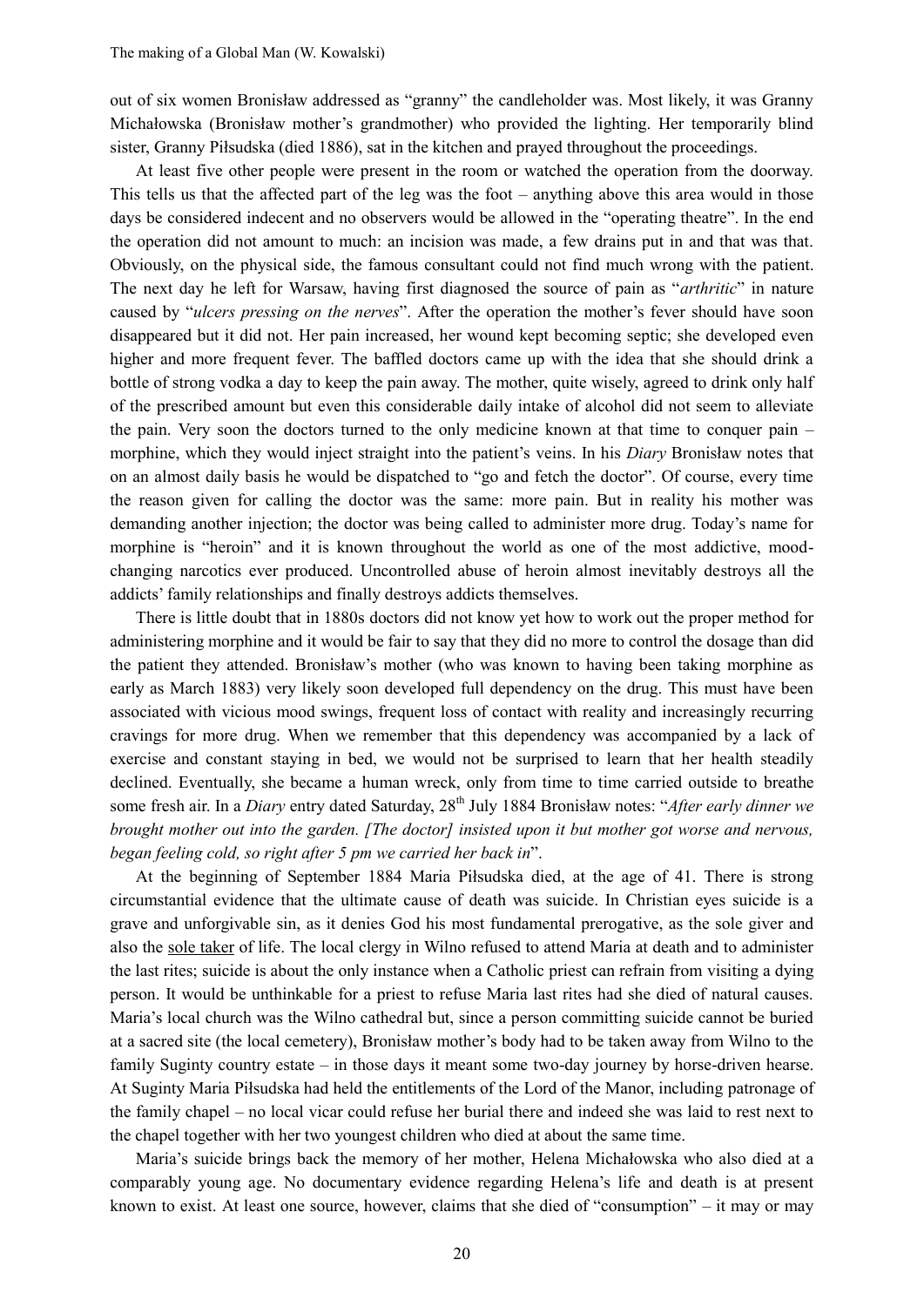not be true. There is a further mystery surrounding Maria father's attitude towards his only child (he abandoned her) and the way in which Maria inherited her main country estate, the 8000 hectares Zułów. Pre-war historians claimed that this estate was supposedly inherited from the Michałowski link; in fact it was not quite the case. In the  $19<sup>th</sup>$  century it was "fashionable" to attribute young people's death to "consumption", as in a Christian country suicide was a taboo subject and could not be mentioned publicly. It is worth noting that at least one source describes Maria's own death as attributable to "tuberculosis of the hip" – as we have seen from the circumstances of her leg operation in November 1883, it was highly unlikely that the hip (a most indecent area of the body in those days) was at all touched during that operation.

If not tuberculosis, could Maria Piłsudska's death have been attributable to her drug addiction? Such an explanation may be an oversimplification. Heroin addicts in general may be keen to destroy everyone around them but not to end their own lives; they are not noted for their suicidal tendencies – they had rather try to hang on to life at all costs. A more fitting explanation would lie in Maria's genetic make-up; it is known that some people seem to be somehow predisposed to suicide, however preposterous such an idea may seem. To examine this idea, we have to go back to genetic inbreeding characteristics appearing within the combined Piłsudski/Billewicz/Butler clan. Maria mother's death may have been caused by "consumption" but it also could have been a result of suicide – another leading cause of death among young people during the "romantic era". If that was the case, a propensity towards suicide might have been hidden within the genetic make-up of both the mother and her daughter – Helena, as well Maria. Furthermore, if Maria was a carrier of the "suicide" gene, it is quite likely that her genetically very close relative uncle-cum-husband would have been carrying it too and the likelihood of this gene appearing (in a considerably strengthened form) among their children and grandchildren would be greatly increased – this is another manifestation of the "bad" side effect of inbreeding.

As a general rule, depression, mental instability and suicide often appear in human society hand in hand. It may be that these characteristics are carried by different combinations of the same gene clusters. The table below shows the distribution of suicidal and mood-swinging tendencies among the descendants of Maria Billewicz and Józef Piłsudski. The table is not exhaustive. Information regarding many of the descendants is not at present accessible and therefore has not been included in the table. For some other descendants the available information is insufficient to form even a learned guess. The table has been arranged in such a way as not to point to anyone in particular among those descendants. For this reason their gender and other identifiable features have not been included. Please note that the table pertains to only 7 of the couple's children although it is known that exactly 10 of them reached

| acute depression      |            |  |             |            | Józef Piłsudski (1833–1902) + Maria Billewicz (1842–1884)<br>acute depression, <i>suicide</i> |                       |                   |  |                   |         |
|-----------------------|------------|--|-------------|------------|-----------------------------------------------------------------------------------------------|-----------------------|-------------------|--|-------------------|---------|
| Child 1               | Child 2    |  | Child 3     |            | Child 4                                                                                       |                       | Child 5           |  | Child 6           | Child 7 |
| suicide               |            |  | mental      |            |                                                                                               | attempted anti-social |                   |  |                   |         |
|                       |            |  | instability |            |                                                                                               | suicide behaviour     |                   |  |                   |         |
|                       |            |  |             |            |                                                                                               |                       |                   |  |                   |         |
| GChild 2              |            |  |             | GChild 4   |                                                                                               |                       |                   |  | GChild 6 GChild 7 |         |
| suicide               |            |  | acute       |            |                                                                                               |                       | suicide<br>mental |  |                   |         |
|                       |            |  |             | depression |                                                                                               |                       |                   |  | instability       |         |
|                       |            |  |             |            |                                                                                               |                       |                   |  |                   |         |
|                       | $G-GCh.2a$ |  | $G-GCh.2b$  |            | $G-GCh.4$                                                                                     |                       |                   |  | $G-GCh.6$         |         |
|                       | attempted  |  | acute       |            | acute                                                                                         |                       |                   |  | mental            |         |
| suicide<br>depression |            |  | depression  |            |                                                                                               |                       | instability       |  |                   |         |

Table: Suicidal and mood-swinging tendencies